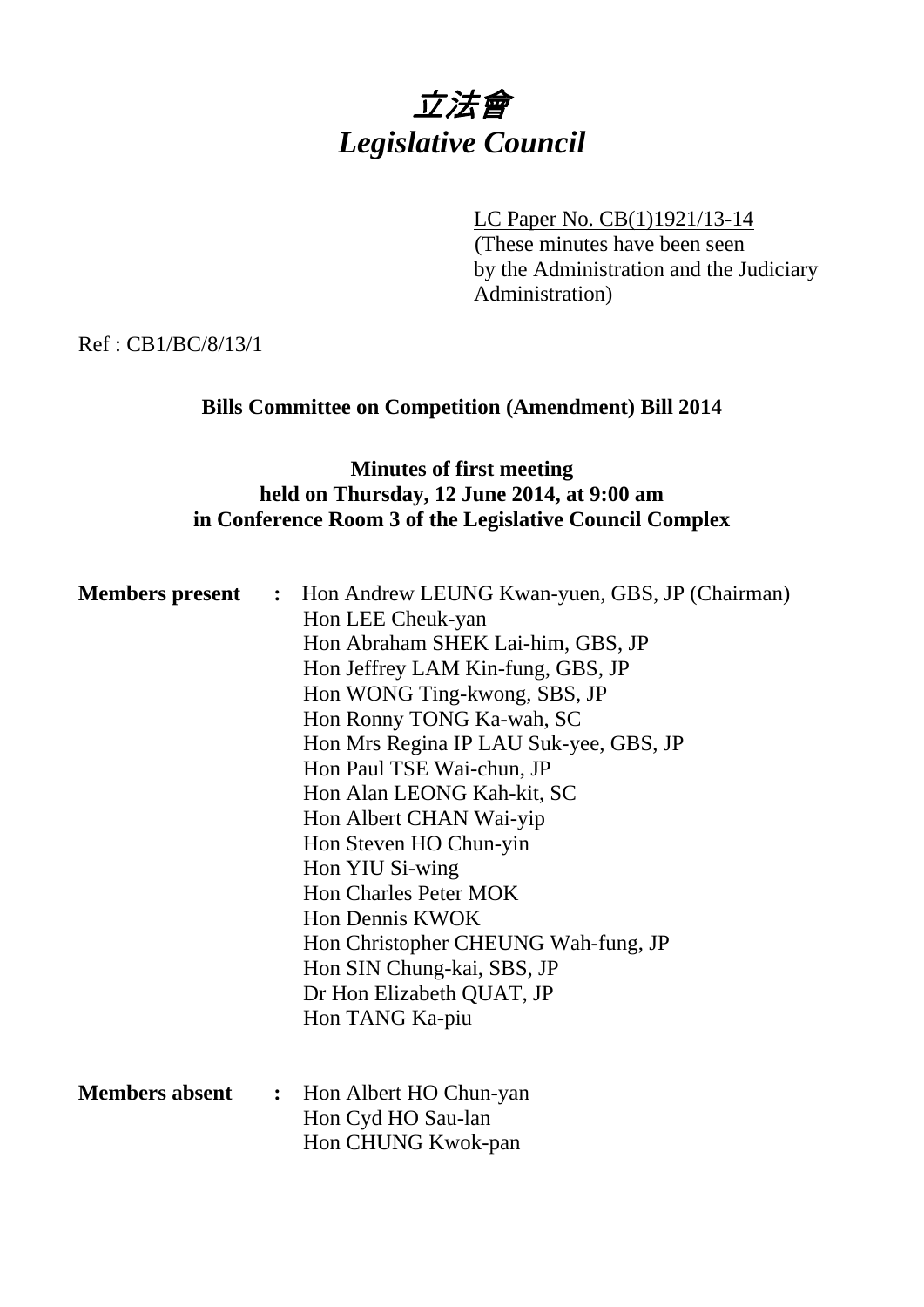| <b>Public Officers</b><br>attending | $\therefore$ For item II                                                                                          |
|-------------------------------------|-------------------------------------------------------------------------------------------------------------------|
|                                     | Mr Godfrey LEUNG, JP<br>Under Secretary for Commerce and Economic Development                                     |
|                                     | Ms Carol YUEN, JP<br>Deputy Secretary for Commerce and Economic Development<br>(Commerce and Industry) 1          |
|                                     | Mr Raymond WU<br>Principal Assistant Secretary for Commerce and Economic<br>Development (Commerce and Industry) 2 |
|                                     | Ms Wendy CHEUNG<br><b>Assistant Judiciary Administrator (Development)</b>                                         |
|                                     | Ms Monica LAW<br>Senior Assistant Law Draftsman<br>Department of Justice                                          |
|                                     | Mr Francis KWAN<br>Senior Assistant Law Officer (Civil Law) (Acting)<br>Department of Justice                     |
|                                     | Mr David GROVER<br><b>Senior Government Counsel</b><br>Department of Justice                                      |
|                                     | <b>Miss Yvonne CHEUNG</b><br><b>Government Counsel</b><br>Department of Justice                                   |
| <b>Clerk in Attendance:</b>         | Ms Miranda HON<br>Chief Council Secretary (1)1                                                                    |
| <b>Staff in attendance :</b>        | Mr Timothy TSO<br><b>Assistant Legal Adviser 2</b>                                                                |
|                                     | Miss Lilian MOK<br>Senior Council Secretary (1)1                                                                  |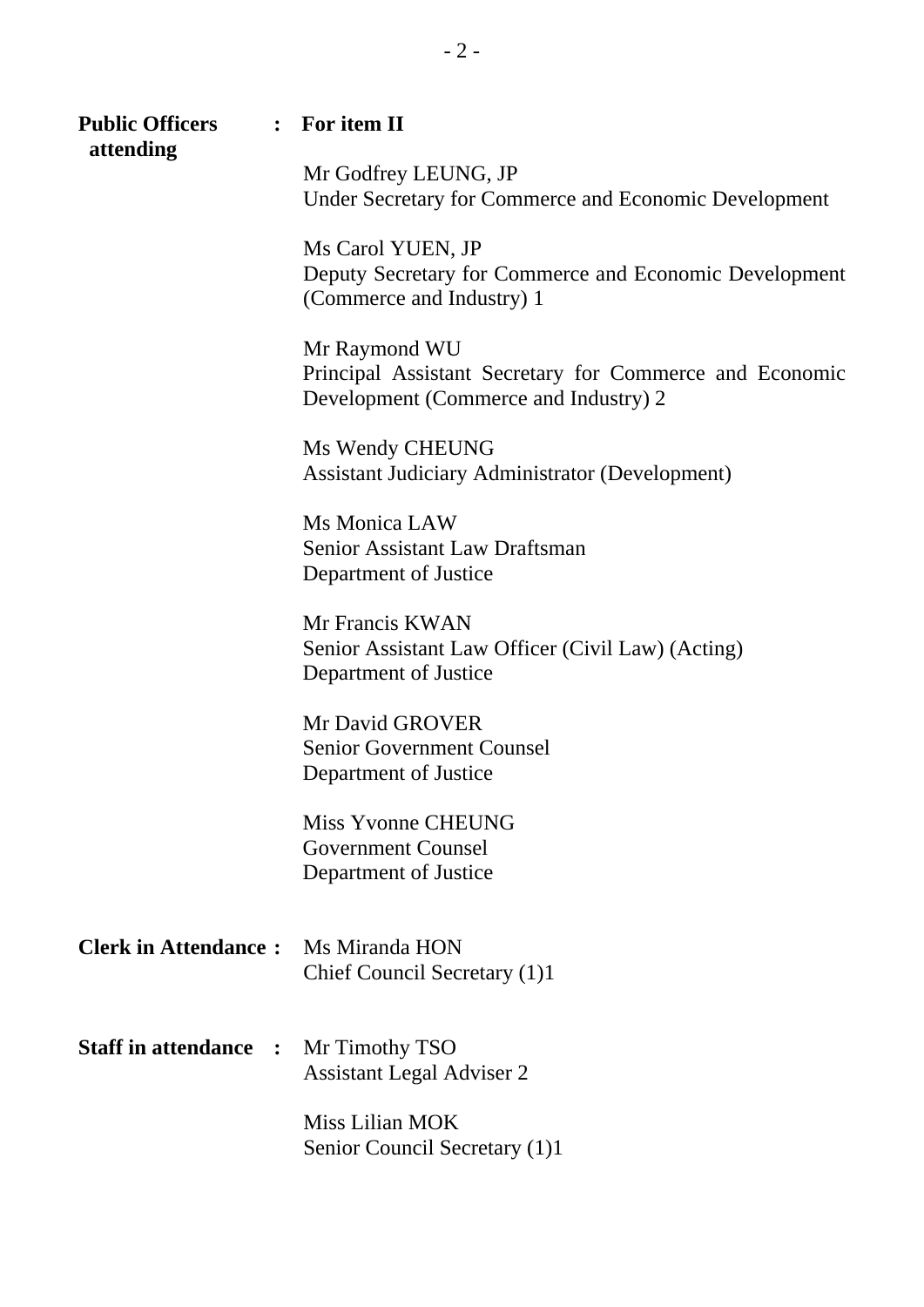Ms Mandy LI Council Secretary (1)1

Miss Mandy POON Legislative Assistant (1)1

#### Action

# **I. Election of Chairman (and Deputy Chairman)**

## Election of Chairman

1. Mr Abraham SHEK, the Member who had the highest precedence among members of the Bills Committee present at the meeting, presided at the election of Chairman of the Bills Committee.

2. Mr Abraham SHEK invited nominations for the chairmanship of the Bills Committee. Mr Christopher CHEUNG nominated Mr Andrew LEUNG, and the nomination was seconded by Dr Elizabeth QUAT. Mr LEUNG accepted the nomination.

3. There being no other nominations, Mr Andrew LEUNG was declared Chairman of the Bills Committee. Mr LEUNG then took the chair.

4. The Chairman sought members' view on the need for a deputy chairman. It was agreed that no deputy chairman was required.

## **II. Meeting with the Administration and the Judiciary Administration**

| $(LC$ Paper No. $CB(1)1591/13-14(01)$ — Marked-up copy of the Bill |                               |  |  |
|--------------------------------------------------------------------|-------------------------------|--|--|
|                                                                    | prepared by the Legal         |  |  |
|                                                                    | Service Division (Restricted) |  |  |
|                                                                    | to Members)                   |  |  |

- LC Paper No. CB(1)1591/13-14(02) Assistant Legal Adviser's letter dated 30 May 2014 to the Administration
- LC Paper No. CB(1)1591/13-14(03) **—** Background brief prepared by the Legislative Council Secretariat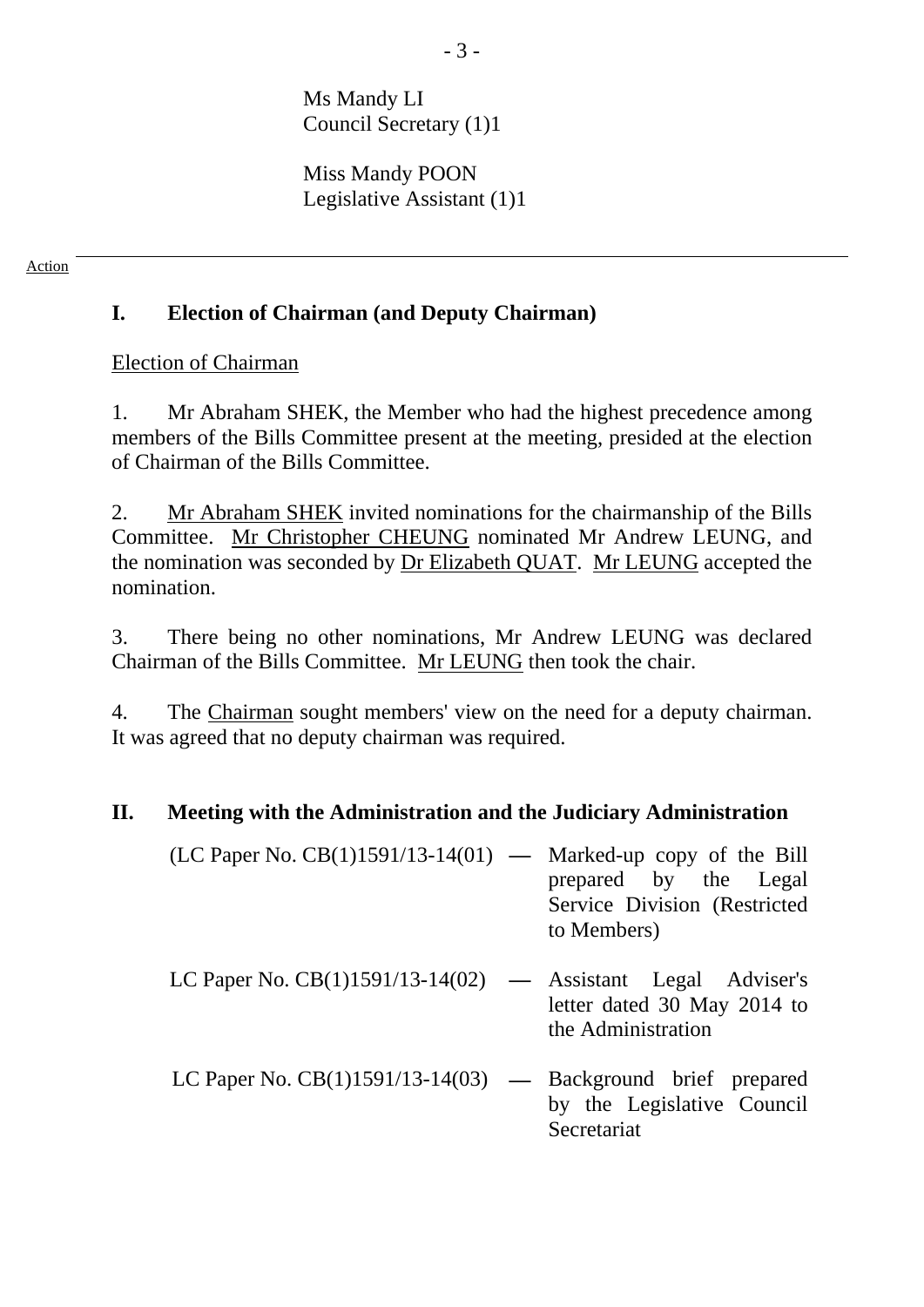| LC Paper No. $CB(1)1602/13-14(01)$ — Administration's |                             | letter dated 30 May 2014 | reply<br>to<br>Assistant Legal Adviser's |
|-------------------------------------------------------|-----------------------------|--------------------------|------------------------------------------|
| Relevant papers                                       |                             |                          |                                          |
| LC Paper No. CB(3) 627/13-14                          | $-$ The Bill                |                          |                                          |
| File Ref: CITB (CR) 05/62/43/8                        | — Legislative Council Brief |                          |                                          |
| LC Paper No. $LS54/13-14$                             | — Legal<br>Report)          | Service                  | Division                                 |

5. The Bills Committee deliberated (index of proceedings attached at the **Annex**).

Admin/ **Judiciary** Admin 6. The Administration/Judiciary Administration was requested to -

- (a) provide the views submitted by the Hong Kong Bar Association and the Law Society of Hong Kong on the Competition (Amendment) Bill 2014 ("the Bill");
- (b) consider the need to grant solicitors rights of audience before the Competition Tribunal ("the Tribunal");
- (c) consider expressly stating in the Bill that the proposed new sections conferring specific powers on the Tribunal were "without limiting" or "without affecting" the general powers of the Tribunal which already existed under the Competition Ordinance (Cap. 619) ("the CO") for the avoidance of doubt;
- (d) clarify whether it was the policy intent that the Tribunal had the jurisdiction to make an order prohibiting a person from leaving Hong Kong ("prohibition order") if the person was associated with an undertaking (e.g. as a director) which had been determined to have contravened the CO and his/her absence from Hong Kong might be likely to obstruct or delay any judgment or order that might be given against the undertaking and if so, clarify whether the drafting of the proposed new section 151A(3)(d) could achieve this policy intent;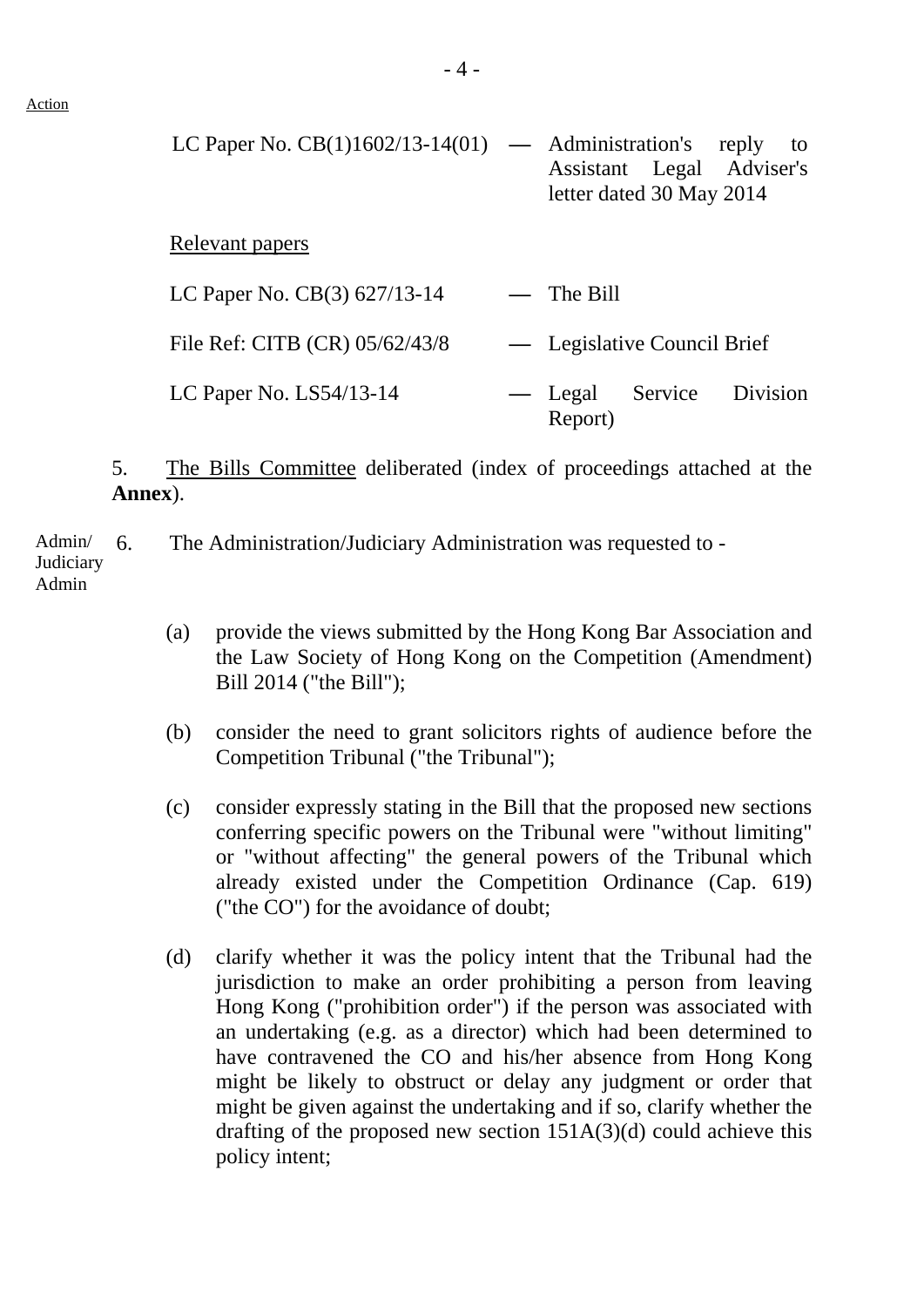- (e) provide information and relevant cases to illustrate the operation of the existing section 21B of the High Court Ordinance (Cap. 4) which was similar to the proposed new section 151A concerning an prohibition order; and
- (f) clarify the meaning of "property" in the proposed new section  $151A(1)(b)(ii)$ , and in particular whether it included "intellectual property".

7. Members agreed to continue discussion at the next meeting to be held on Monday, 30 June 2014, at 2:30 pm and to invite deputations to give their views on the Bill at the same meeting.

#### **III. Any other business**

8. There being no other business, the meeting ended at 10:55 am.

Council Business Division 1 Legislative Council Secretariat 12 August 2014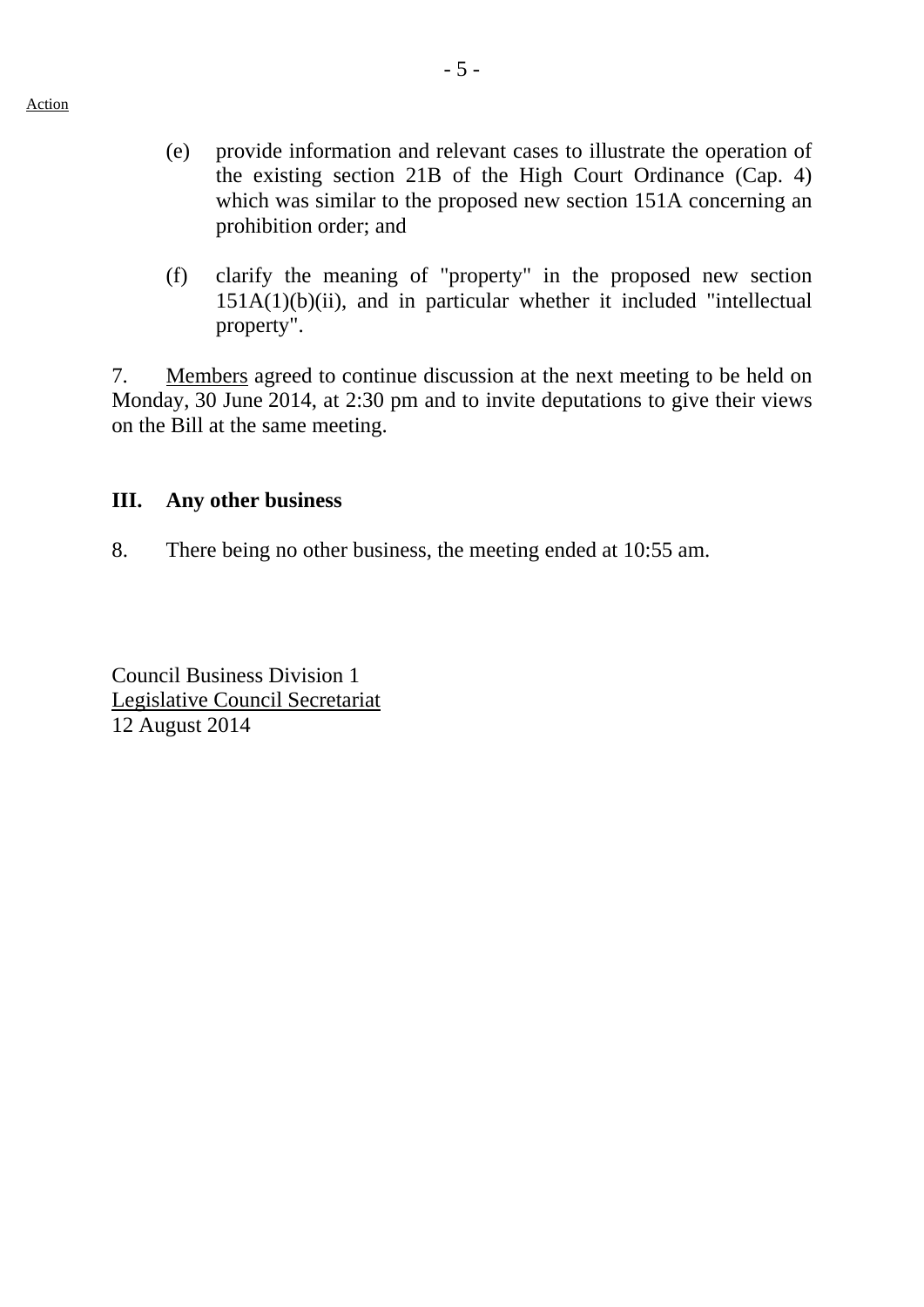#### **Bills Committee on Competition (Amendment) Bill 2014**

#### **Proceedings of the first meeting on Thursday, 12 June 2014, at 9:00 am in Conference Room 3 of the Legislative Council Complex**

| <b>Time marker</b>   | <b>Speaker</b>                                                                             | Subject(s)                                                                                                                                                                                                                                                                                                                                                                                                                                                                                                                                                                                                                                                                                                                                                                                                                    | <b>Action required</b> |  |  |
|----------------------|--------------------------------------------------------------------------------------------|-------------------------------------------------------------------------------------------------------------------------------------------------------------------------------------------------------------------------------------------------------------------------------------------------------------------------------------------------------------------------------------------------------------------------------------------------------------------------------------------------------------------------------------------------------------------------------------------------------------------------------------------------------------------------------------------------------------------------------------------------------------------------------------------------------------------------------|------------------------|--|--|
|                      | Agenda Item I - Election of Chairman (and Deputy Chairman)                                 |                                                                                                                                                                                                                                                                                                                                                                                                                                                                                                                                                                                                                                                                                                                                                                                                                               |                        |  |  |
| $000133 -$<br>000227 | Mr Abraham SHEK<br>Mr Christopher<br><b>CHEUNG</b><br>Dr Elizabeth QUAT<br>Mr Andrew LEUNG | <b>Election of Chairman</b><br>Mr Andrew LEUNG was elected Chairman of<br>the Bills Committee.                                                                                                                                                                                                                                                                                                                                                                                                                                                                                                                                                                                                                                                                                                                                |                        |  |  |
|                      |                                                                                            | Agenda Item II - Meeting with the Administration and the Judiciary Administration                                                                                                                                                                                                                                                                                                                                                                                                                                                                                                                                                                                                                                                                                                                                             |                        |  |  |
| $000228 -$<br>000354 | Chairman                                                                                   | Opening remarks<br>The Chairman declared that he was a member of<br>Competition<br>Commission<br>("the<br>the<br>Commission").                                                                                                                                                                                                                                                                                                                                                                                                                                                                                                                                                                                                                                                                                                |                        |  |  |
| $000355 -$<br>001102 | Administration                                                                             | Administration<br>Briefing by<br>the<br>the<br>on<br>Competition (Amendment) Bill 2014 ("the<br>Bill").                                                                                                                                                                                                                                                                                                                                                                                                                                                                                                                                                                                                                                                                                                                       |                        |  |  |
| $001103 -$<br>001735 | Chairman<br>Mr Albert CHAN<br>Administration<br>Judiciary<br>Administration                | Mr Albert CHAN expressed the following<br>concerns/enquiries -<br>(a) the costs of legal proceedings before the<br>Competition Tribunal ("the<br>Tribunal")<br>might impose a huge financial burden on<br>small and medium enterprises ("SMEs")<br>involved in competition cases;<br>(b) sought elaboration on the operation of the<br>Tribunal, in particular whether legal<br>representation was required<br>$\sin$<br>the<br>proceedings before the Tribunal; and<br>(c) whether litigation could be instigated by<br>individual persons to the Tribunal.<br>Administration/Judiciary Administration<br>The<br>responded that -<br>(a) the Competition Ordinance (Cap.<br>619)<br>("the CO") sought to prohibit and<br>deter<br>"undertakings"<br>from<br>adopting<br>anti-<br>competitive conduct which had the object or |                        |  |  |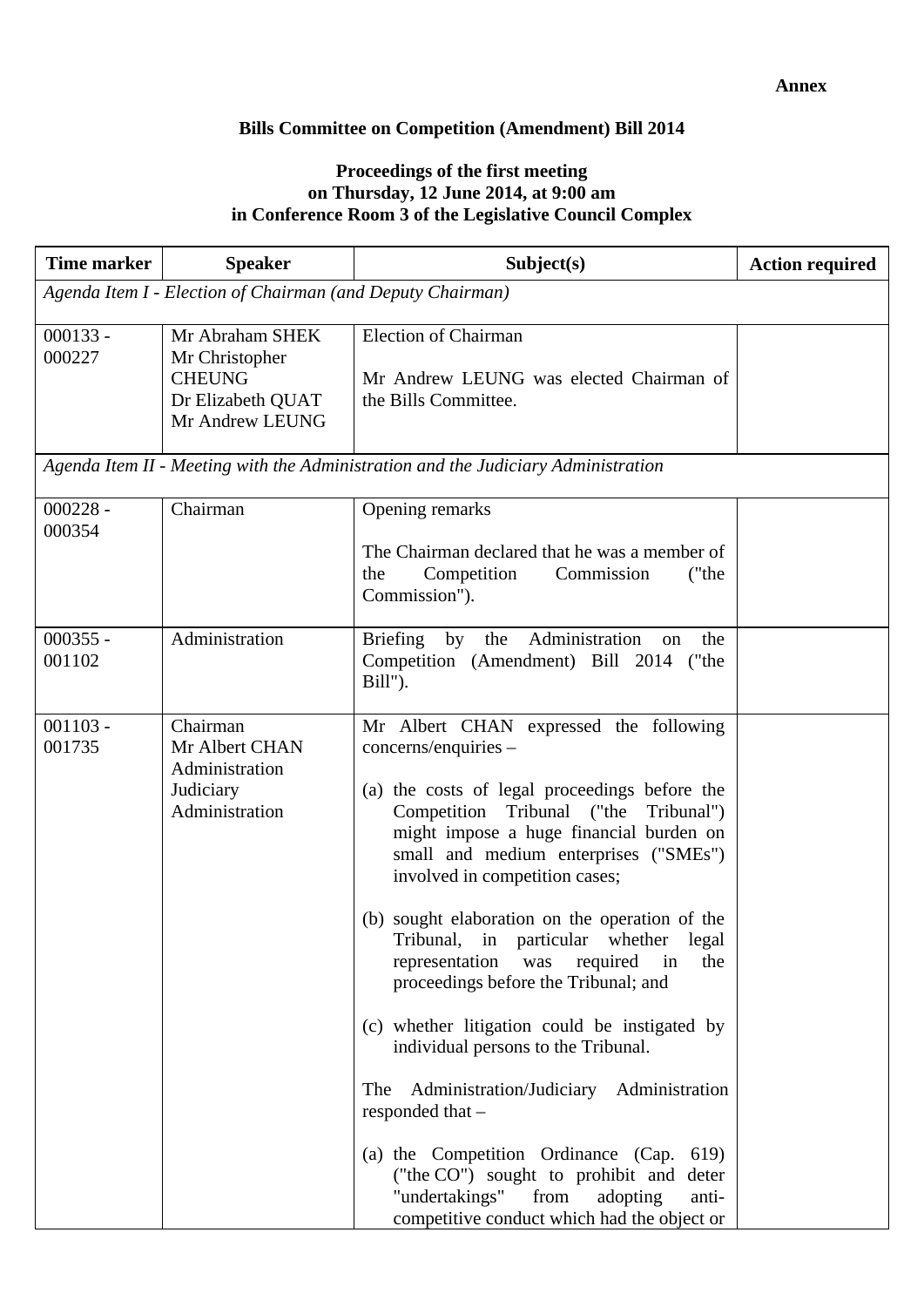| <b>Time marker</b> | <b>Speaker</b> | Subject(s)                                                                                                                                                                                                                                                                                                                                                                                                                              | <b>Action required</b> |
|--------------------|----------------|-----------------------------------------------------------------------------------------------------------------------------------------------------------------------------------------------------------------------------------------------------------------------------------------------------------------------------------------------------------------------------------------------------------------------------------------|------------------------|
|                    |                | effect of preventing, restricting or distorting<br>competition in Hong Kong. It provided for<br>general prohibitions in three major areas of<br>anti-competitive conduct as described in the<br>first conduct rule, the second conduct rule<br>and the merger rule;                                                                                                                                                                     |                        |
|                    |                | (b) the Tribunal was established within the<br>Judiciary as a superior court of record, on a<br>par with the Court of First Instance ("the<br>CFI") of the High Court, to hear and<br>adjudicate on competition cases brought by<br>the Commission, follow-on private actions,<br>as well as applications for the review of<br>certain determinations of the Commission,<br>etc.;                                                       |                        |
|                    |                | (c) the Tribunal would conduct its proceedings<br>with as much informality as was consistent<br>with attaining justice. This would help save<br>the efforts and legal costs of the parties<br>concerned (including SMEs as appropriate)<br>and achieve expediency in the resolution of<br>Similar to the CFI, legal<br>disputes.<br>representation was not a requirement in the<br>conduct of legal proceedings before the<br>Tribunal; |                        |
|                    |                | (d) the Judiciary was formulating the rules for<br>the operation and proceedings of the<br>Tribunal and making other necessary<br>administrative arrangements to prepare for<br>the full operation of the Tribunal;                                                                                                                                                                                                                     |                        |
|                    |                | Commission<br>established<br>$(e)$ the<br>was<br>to<br>competition-related<br>into<br>investigate<br>complaints. It was preparing regulatory<br>guidelines<br>and<br>would<br>consult<br>the<br>Legislative Council ("LegCo") and other<br>relevant parties<br>before<br>issuing<br>the<br>guidelines; and                                                                                                                              |                        |
|                    |                | (f) under the current legal framework, only the<br>Commission could bring proceedings before<br>the Tribunal for any alleged contravention<br>of a competition rule. However, follow-on<br>actions could be brought by persons who<br>had suffered loss or damage as a result of a<br>contravention of a conduct rule to claim<br>damages.                                                                                              |                        |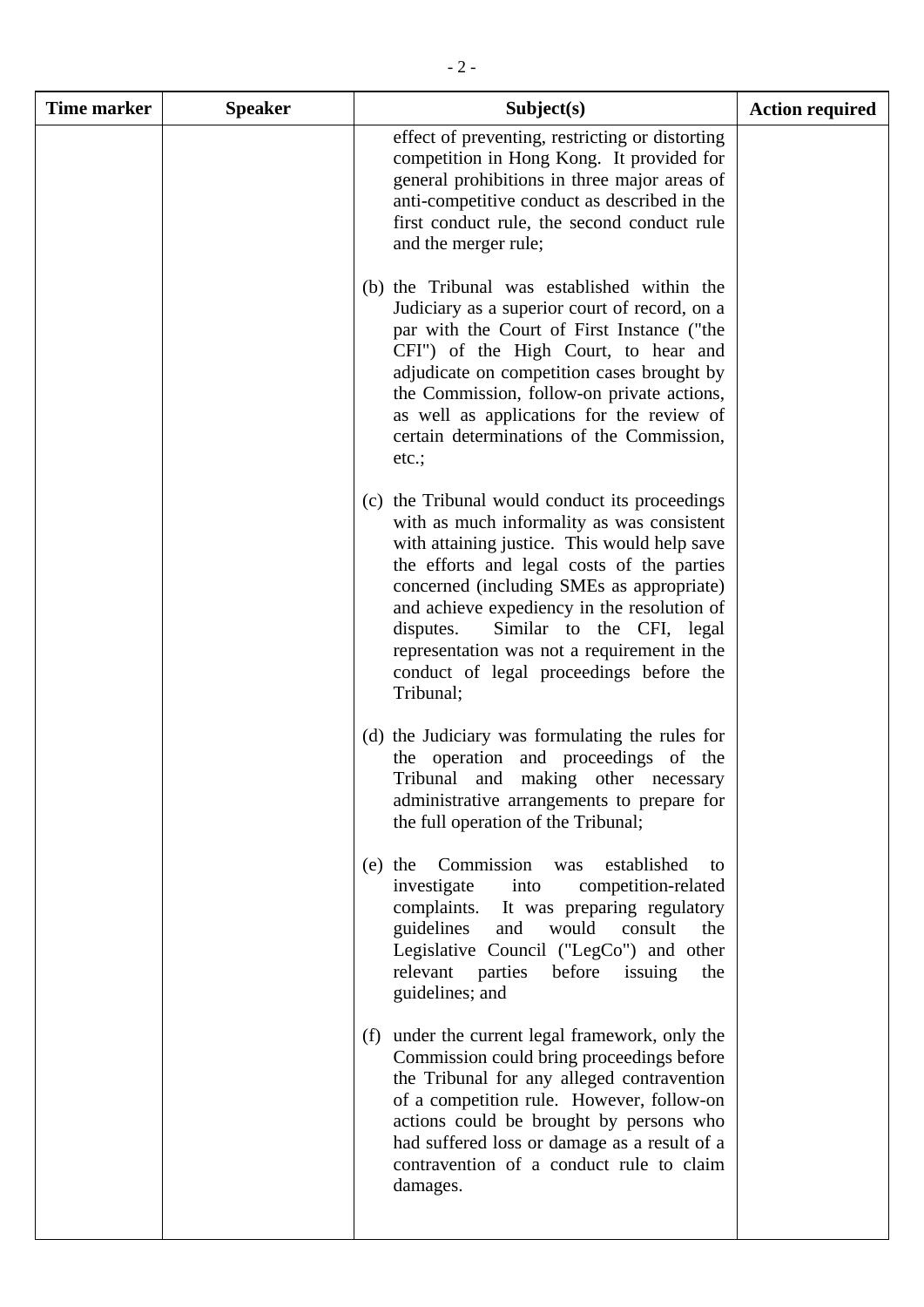| <b>Time marker</b>   | <b>Speaker</b>                                                              | Subject(s)                                                                                                                                                                                                                                                                                                                                                                                                                                                                                                                                                             | <b>Action required</b> |
|----------------------|-----------------------------------------------------------------------------|------------------------------------------------------------------------------------------------------------------------------------------------------------------------------------------------------------------------------------------------------------------------------------------------------------------------------------------------------------------------------------------------------------------------------------------------------------------------------------------------------------------------------------------------------------------------|------------------------|
| $001736 -$<br>002650 | Chairman<br>Mr Jeffrey LAM<br>Administration<br>Judiciary<br>Administration | Mr Jeffrey LAM expressed concerns -<br>(a) about the heavy workload of High Court<br>who, by virtue<br>registrars<br>of<br>their<br>appointments as High Court registrars,<br>would hold the corresponding offices or<br>positions in the Tribunal and take up the<br>duties as the Tribunal's registrars;<br>(b) about the insufficient judicial manpower<br>within the Tribunal which might possibly                                                                                                                                                                 |                        |
|                      |                                                                             | lead to a long waiting and hearing time for<br>competition cases brought before the<br>Tribunal; and<br><b>SMEs</b><br>some<br>might<br>be<br>$(c)$ that<br>caught<br>inadvertently as the general prohibition<br>against anti-competitive activities<br>was<br>difficult for them to understand and comply                                                                                                                                                                                                                                                            |                        |
|                      |                                                                             | with.<br>Administration/Judiciary Administration<br>The<br>responded that $-$<br>(a) the implementation of the CO might result<br>in considerable additional workload for the                                                                                                                                                                                                                                                                                                                                                                                          |                        |
|                      |                                                                             | Judiciary. Hence, following the approval of<br>LegCo in early 2013, two additional judicial<br>posts (namely, one CFI Judge and one<br>Deputy Registrar), among others, had been<br>created to support the establishment and<br>operation of the Tribunal;                                                                                                                                                                                                                                                                                                             |                        |
|                      |                                                                             | (b) as the Tribunal might generally follow the<br>practices and procedures of the CFI and<br>there was a mechanism allowing transfer of<br>proceedings between the CFI and the<br>Tribunal subject to the decision of the<br>courts, it was considered desirable that CFI<br>would,<br>judges<br>by virtue<br>of<br>their<br>appointments as CFI judges, be members of<br>the Tribunal and High Court registrars<br>would, by virtue of their appointments as<br>registrars,<br>hold<br>High<br>Court<br>the<br>corresponding offices or positions in the<br>Tribunal; |                        |
|                      |                                                                             | (c) the President and Deputy President of the<br>Tribunal would play an important role in the<br>daily operation of the Tribunal<br>and<br>discharge judicial duties including hearing<br>cases within the jurisdiction of the Tribunal.                                                                                                                                                                                                                                                                                                                               |                        |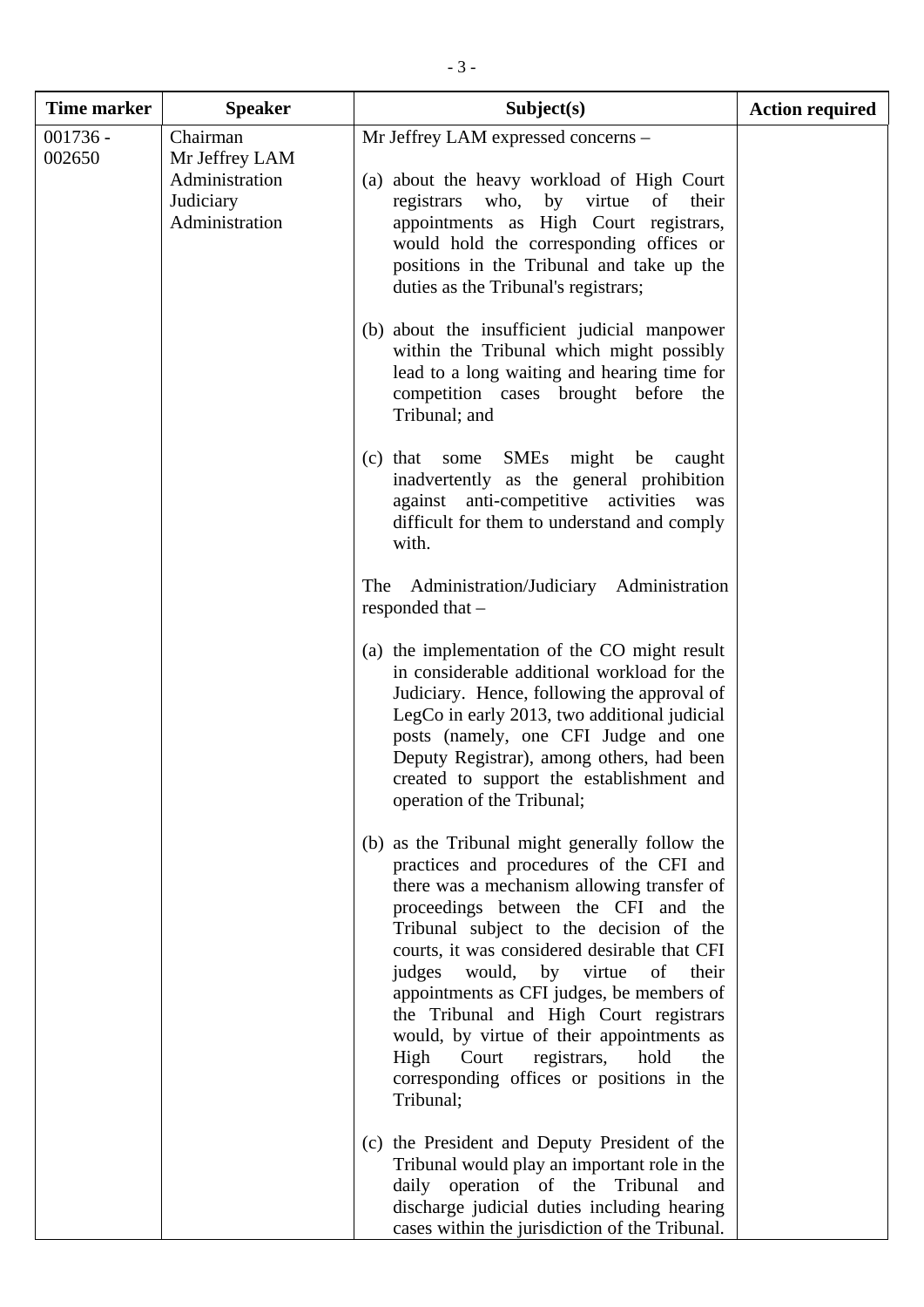| <b>Time marker</b>   | <b>Speaker</b>                                           | Subject(s)                                                                                                                                                                                                                                                                                                                                                                                                            | <b>Action required</b> |
|----------------------|----------------------------------------------------------|-----------------------------------------------------------------------------------------------------------------------------------------------------------------------------------------------------------------------------------------------------------------------------------------------------------------------------------------------------------------------------------------------------------------------|------------------------|
|                      |                                                          | Depending on the actual caseload, other CFI<br>judges might also be deployed to hear<br>competition cases brought before<br>the<br>Tribunal;                                                                                                                                                                                                                                                                          |                        |
|                      |                                                          | (d) the Commission was drafting regulatory<br>guidelines to elaborate the key elements of<br>the general prohibitions of the CO and<br>would reach out to the general public and<br>the business sector to enhance their<br>understanding of how the CO would be<br>interpreted and applied;                                                                                                                          |                        |
|                      |                                                          | (e) the President and Deputy President of the<br>Tribunal would prioritize the handling of<br>competition cases depending on factors<br>such as the urgency of individual cases.<br>The newly created Deputy Registrar post<br>provided<br>dedicated<br>support<br>for<br>the<br>Tribunal's work; and                                                                                                                 |                        |
|                      |                                                          | (f) the Judiciary was formulating Tribunal<br>Rules and the directions of the President of<br>the Tribunal to prepare for the full operation<br>of the Tribunal.                                                                                                                                                                                                                                                      |                        |
| $002651 -$<br>003839 | Chairman<br>Mr Ronny TONG<br>Judiciary<br>Administration | Mr Ronny TONG -<br>(a) enquired about the appointment of the<br>President and Deputy President of the<br>Tribunal as well as the deployment of CFI<br>judges to hear and adjudicate competition<br>cases; and                                                                                                                                                                                                         |                        |
|                      |                                                          | (b) sought elaboration on the Administration's<br>proposal to amend section 156 of the CO to<br>provide expressly that, temporary registrars,<br>temporary senior deputy registrars, and<br>temporary deputy registrars of the High<br>Court would automatically hold<br>the<br>corresponding positions in the Tribunal and<br>be given similar powers and duties of their<br>permanent counterparts in the Tribunal. |                        |
|                      |                                                          | The Judiciary Administration responded that -                                                                                                                                                                                                                                                                                                                                                                         |                        |
|                      |                                                          | (a) Hon Mr Justice Godfrey LAM and<br>Hon Madam Justice Queeny AU YEUNG<br>had been appointed as the President and<br>Deputy President of<br>the<br>Tribunal<br>respectively in July 2013. They would be<br>the main judges handling cases brought                                                                                                                                                                    |                        |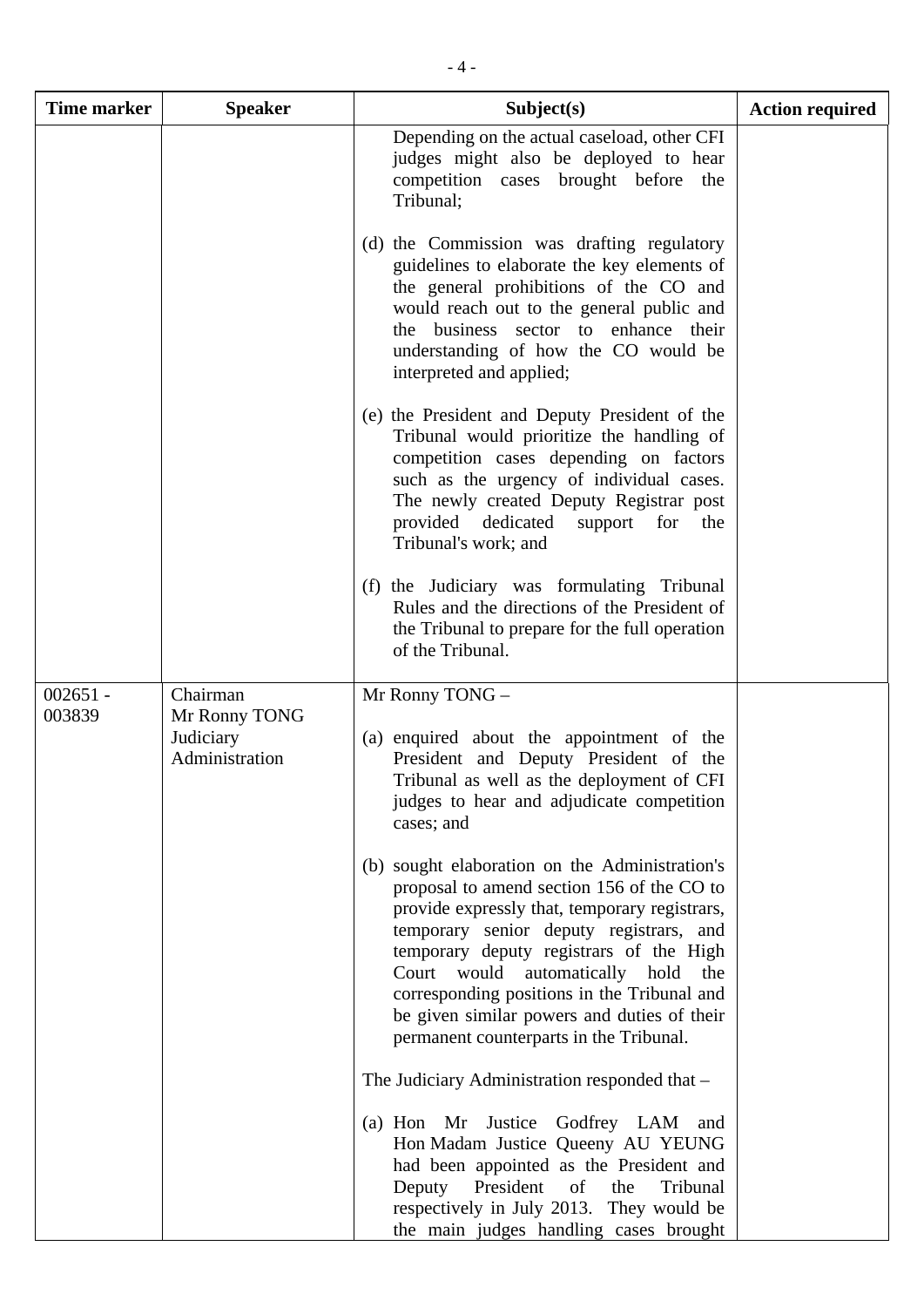| <b>Time marker</b>   | <b>Speaker</b>                                                              | Subject(s)                                                                                                                                                                                                                                                                                                                                                                                                                                                                                                                                                                                                                                                                                                                                                                                                                   | <b>Action required</b> |
|----------------------|-----------------------------------------------------------------------------|------------------------------------------------------------------------------------------------------------------------------------------------------------------------------------------------------------------------------------------------------------------------------------------------------------------------------------------------------------------------------------------------------------------------------------------------------------------------------------------------------------------------------------------------------------------------------------------------------------------------------------------------------------------------------------------------------------------------------------------------------------------------------------------------------------------------------|------------------------|
|                      |                                                                             | before the Tribunal. As all CFI judges<br>would be members of the Tribunal by virtue<br>of their appointment as CFI judges, the<br>Chief Judge of the High Court would<br>deploy other CFI judges to hear and<br>adjudicate competition cases if necessary;<br>and                                                                                                                                                                                                                                                                                                                                                                                                                                                                                                                                                           |                        |
|                      |                                                                             | (b) in the Judiciary, the "Registrar" grade<br>consisted of four tiers of judicial officers,<br>namely, Registrar, Senior Deputy Registrar,<br>Deputy Registrar and Assistant Registrar<br>(the latter three were collectively referred to<br>as "Masters").<br>The appointment of<br>registrars/senior<br>deputy<br>temporary<br>registrars/deputy registrars involved, among<br>others, an acting arrangement under which<br>registrars of lower ranks would act up and<br>be considered for substantive promotion<br>subject to their performance. They were<br>generally long-term employees of the<br>Judiciary. The Judiciary Administration<br>would keep the workload and staffing<br>situation of the Tribunal under review and<br>additional manpower from the<br>request<br>Administration as and when necessary. |                        |
| $003840 -$<br>004319 | Chairman<br>Mr TANG Ka-piu<br>Administration<br>Judiciary<br>Administration | Mr TANG Ka-piu enquired -<br>(a) whether the Tribunal would encourage<br>litigants to use mediation to resolve their<br>disputes; and<br>(b) about the appointment of CFI judges to the                                                                                                                                                                                                                                                                                                                                                                                                                                                                                                                                                                                                                                      |                        |
|                      |                                                                             | Tribunal.<br>The Administration/Judiciary Administration<br>responded that –<br>(a) the Tribunal would encourage litigants to                                                                                                                                                                                                                                                                                                                                                                                                                                                                                                                                                                                                                                                                                                |                        |
|                      |                                                                             | settle their disputes through mediation as<br>appropriate. But, for cases brought before<br>the Tribunal by the Commission, there<br>might not be much room for mediation; and                                                                                                                                                                                                                                                                                                                                                                                                                                                                                                                                                                                                                                               |                        |
|                      |                                                                             | (b) section 135 of the CO provided that the<br>Tribunal consisted of the judges of the CFI<br>appointed in accordance with section 6 of<br>the High Court Ordinance (Cap. 4), by<br>virtue of their appointment as such judges.<br>The Bill did not propose any changes to the<br>arrangement.                                                                                                                                                                                                                                                                                                                                                                                                                                                                                                                               |                        |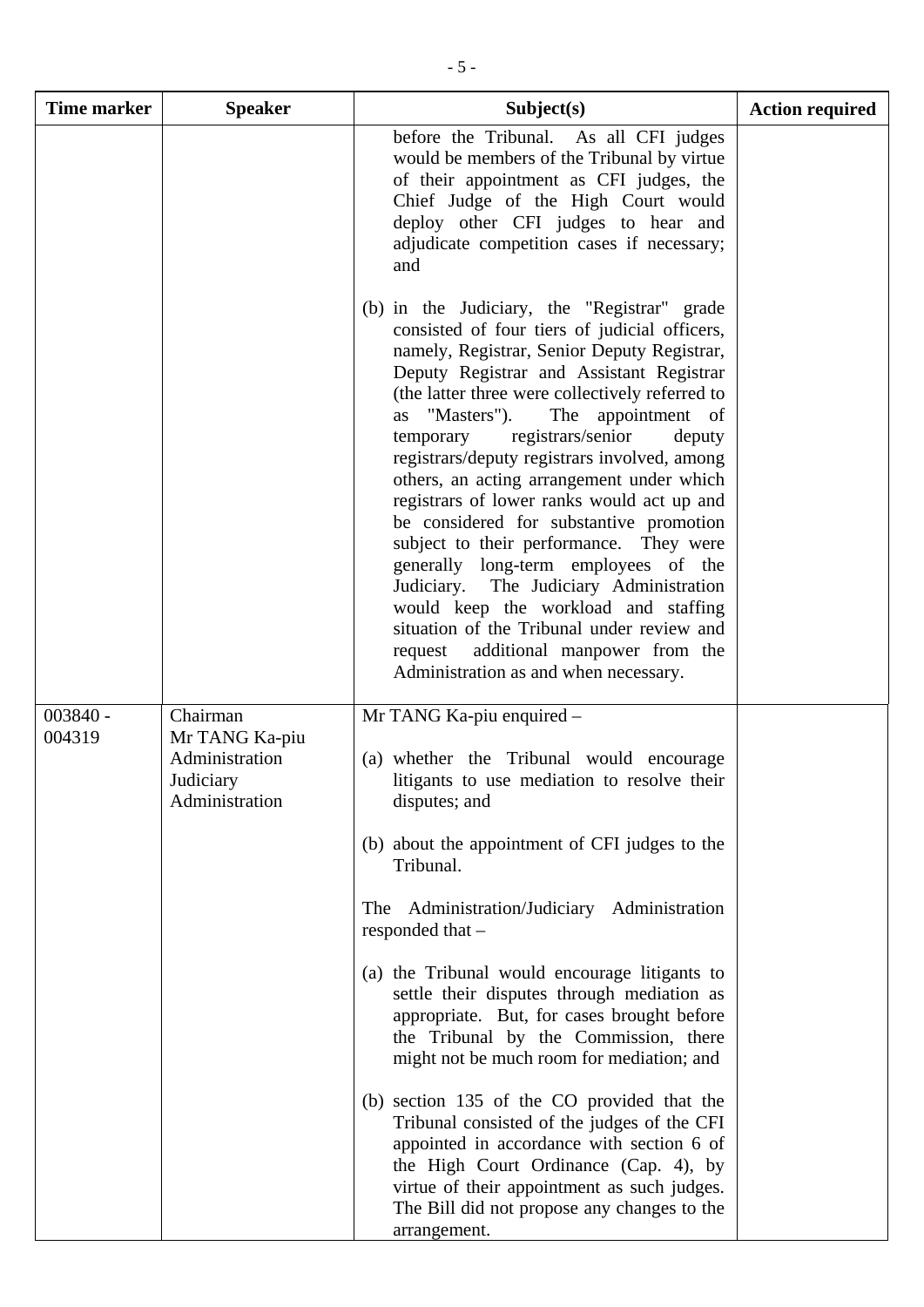| <b>Time marker</b>   | <b>Speaker</b>                                                                               | Subject(s)                                                                                                                                                                                                                                                                                                                                                                                                                         | <b>Action required</b>                                       |
|----------------------|----------------------------------------------------------------------------------------------|------------------------------------------------------------------------------------------------------------------------------------------------------------------------------------------------------------------------------------------------------------------------------------------------------------------------------------------------------------------------------------------------------------------------------------|--------------------------------------------------------------|
| $004320 -$<br>005037 | Chairman<br>Mr LEE Cheuk-yan<br>Administration<br>Assistant<br>Legal<br>Adviser 2 ("ALA2")   | LEE<br>enquired<br>Mr<br>Cheuk-yan<br>whether<br>individual persons could initiate proceedings<br>before the Tribunal against anti-competitive<br>activities.                                                                                                                                                                                                                                                                      |                                                              |
|                      | Judiciary<br>Administration                                                                  | ALA2 sought elaboration on "follow-on right of<br>action" as stipulated in section 110 of the CO.                                                                                                                                                                                                                                                                                                                                  |                                                              |
|                      |                                                                                              | The Administration/Judiciary Administration<br>responded that -                                                                                                                                                                                                                                                                                                                                                                    |                                                              |
|                      |                                                                                              | (a) under the current legal framework, only the<br>Commission could bring proceedings before<br>the Tribunal for any alleged contravention<br>of a competition rule. It could initiate<br>investigation into a case either on receipt of<br>complaints, on its own volition, or on<br>referral from the Government, the CFI or<br>the Tribunal;                                                                                    |                                                              |
|                      |                                                                                              | (b) the CO provided for the "follow-on right of<br>action" to allow aggrieved parties to seek<br>damages as a result of a contravention of a<br>conduct rule so determined by the Tribunal.<br>Any such aggrieved party had a right to<br>bring follow-on actions to claim damages,<br>regardless of whether the cause of action<br>was the defendant's contravention, or<br>involvement in a contravention, of a<br>conduct rule; |                                                              |
|                      |                                                                                              | (c) the Tribunal would conduct its proceedings<br>with as much informality as was consistent<br>with attaining justice. Legal representation<br>would not be a requirement in the<br>proceedings before the Tribunal; and                                                                                                                                                                                                          |                                                              |
|                      |                                                                                              | Judiciary might give<br>directions/<br>$(d)$ the<br>assistance in procedures etc. to individuals/<br>undertakings involved in competition cases<br>without legal representation as appropriate.<br>However, given the impartiality of the<br>Judiciary, litigants might need to seek legal<br>advice on their own cases as necessary.                                                                                              |                                                              |
| $005038 -$<br>010519 | Chairman<br>Mr Paul TSE<br>Administration<br>Judiciary<br>Administration<br>ALA <sub>2</sub> | Mr Paul TSE opined that the Administration<br>should consider granting solicitors, instead of<br>just solicitor advocates, rights of audience<br>before<br>Tribunal<br>the<br>to open<br>up<br>new<br>opportunities for experienced and qualified<br>solicitors as well as to enlarge the pool of<br>solicitors who could advocate at the court so                                                                                 | Admin<br>(paragraph)<br>6(b)<br>of the<br>minutes<br>refers) |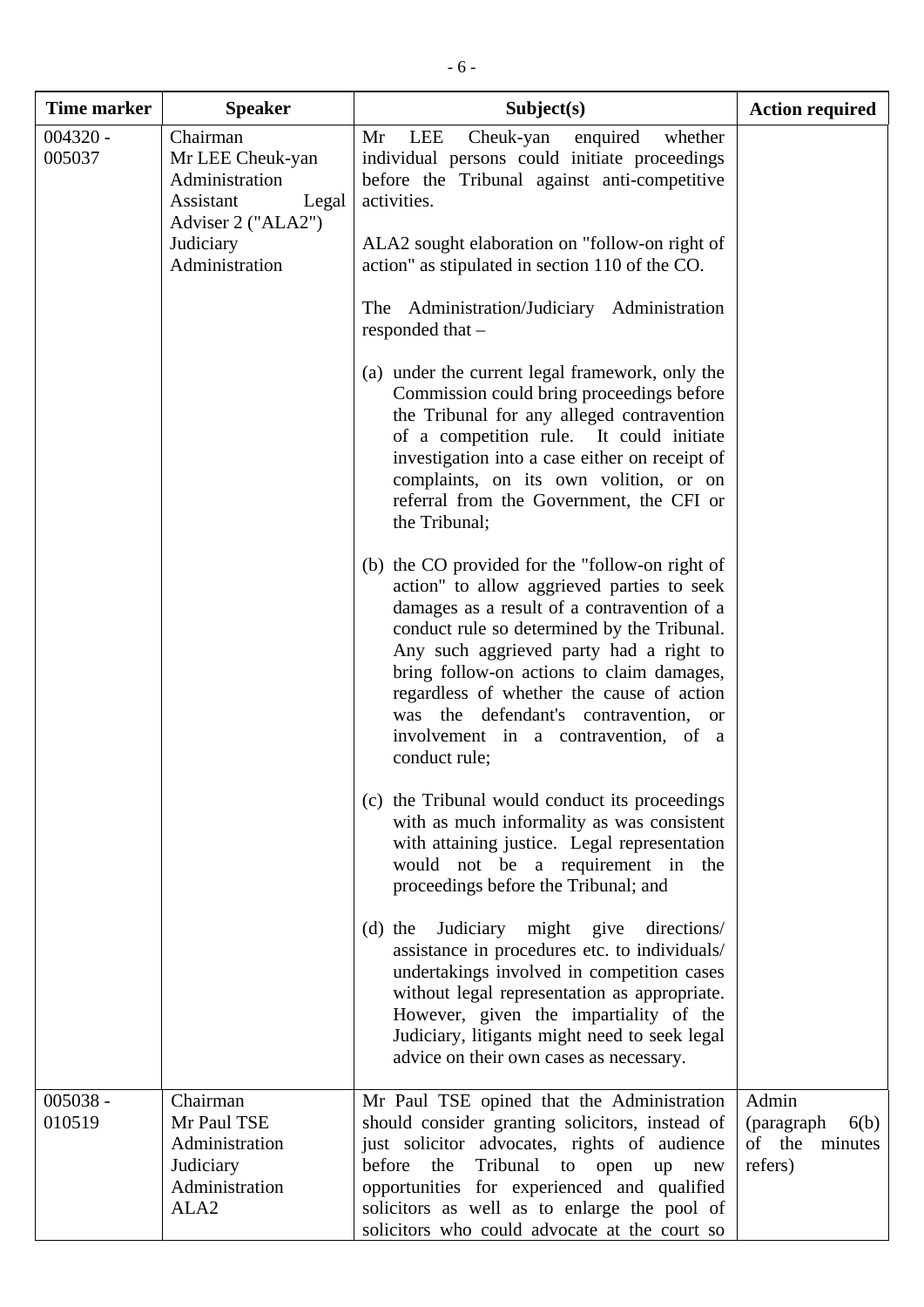| <b>Time marker</b>   | <b>Speaker</b>                                                                               | Subject(s)                                                                                                                                                                                                                                                                                                                                                                                                                                                                                                                                                                                                      | <b>Action required</b> |
|----------------------|----------------------------------------------------------------------------------------------|-----------------------------------------------------------------------------------------------------------------------------------------------------------------------------------------------------------------------------------------------------------------------------------------------------------------------------------------------------------------------------------------------------------------------------------------------------------------------------------------------------------------------------------------------------------------------------------------------------------------|------------------------|
|                      |                                                                                              | that litigation work would become more<br>competitive and the community could benefit<br>from lower litigation costs.                                                                                                                                                                                                                                                                                                                                                                                                                                                                                           |                        |
|                      |                                                                                              | The Administration/Judiciary Administration<br>responded that -                                                                                                                                                                                                                                                                                                                                                                                                                                                                                                                                                 |                        |
|                      |                                                                                              | (a) according to the recently amended Legal<br>Practitioners<br>Ordinance<br>(Cap.<br>159),<br>solicitors who had at least five years' post-<br>qualification experience<br>and<br>satisfied<br>further eligibility requirements might apply<br>for higher rights of audience before the<br>High Court and the Court of Final Appeal in<br>civil proceedings, criminal proceedings, or<br>both;                                                                                                                                                                                                                 |                        |
|                      |                                                                                              | (b) given that the Tribunal was a superior court<br>of record, similar in status and operation to<br>the CFI of the High Court, the mechanism<br>for dealing with the granting of higher<br>rights of audience to solicitors should apply<br>to the Tribunal as well. As there might be<br>transfer of proceedings between the CFI and<br>the Tribunal, applying the same approach to<br>both the CFI and the Tribunal would allow<br>the same team of solicitors/barristers to<br>follow up on a competition-related case<br>which might be heard in the two courts,<br>thereby possibly lowering legal costs; |                        |
|                      |                                                                                              | (c) the operation of the Tribunal would be very<br>similar to that of the CFI where solicitors<br>would have rights of audience in chambers<br>hearings; and                                                                                                                                                                                                                                                                                                                                                                                                                                                    |                        |
|                      |                                                                                              | (d) the Hong Kong Bar Association ("the Bar<br>Association") and the Law Society of Hong<br>Kong ("the Law Society") were supportive<br>of applying the existing mechanism in<br>dealing with the granting of higher rights of<br>audience to solicitors to the Tribunal.                                                                                                                                                                                                                                                                                                                                       |                        |
| $010520 -$<br>011756 | Chairman<br>Mr Paul TSE<br>Administration<br>Judiciary<br>Administration<br>ALA <sub>2</sub> | ALA2 briefed members on his letter dated 30<br>2014<br>Administration<br>the<br>May<br>to<br>$(CB(1)1591/13-14(02))$<br>and<br>the<br>Administration's reply dated 11 June 2014<br>$(CB(1)1602/13-14(01)).$                                                                                                                                                                                                                                                                                                                                                                                                     |                        |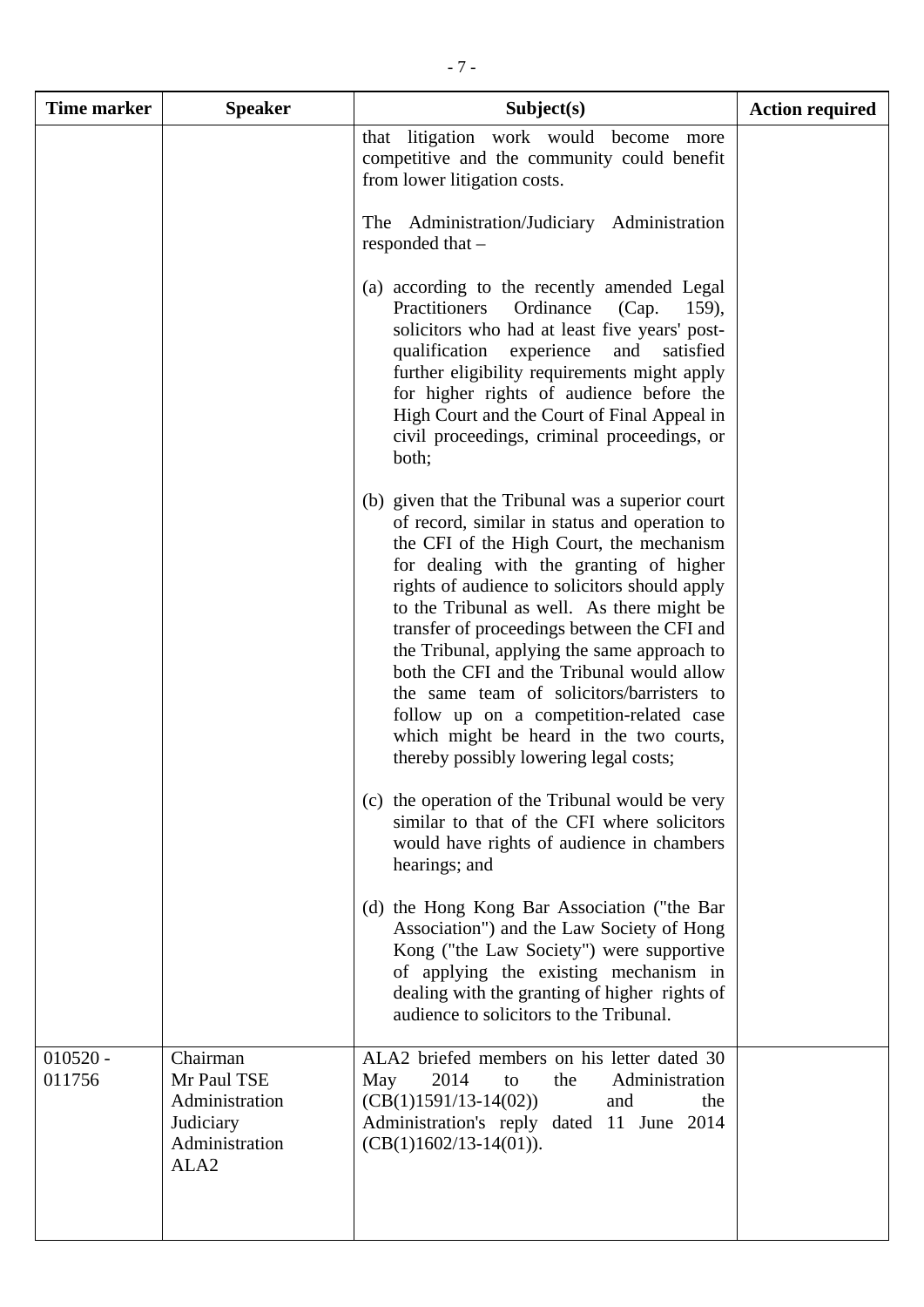| <b>Time marker</b>   | <b>Speaker</b>                                                                                                     | Subject(s)                                                                                                                                                                                                                                                                                                                                                                                                                                                                                                                                                                                                                                                                                                                                                                                                                                                                                                                                                                                                                                                                                                                                                                                                                                                                              | <b>Action required</b>                                                        |
|----------------------|--------------------------------------------------------------------------------------------------------------------|-----------------------------------------------------------------------------------------------------------------------------------------------------------------------------------------------------------------------------------------------------------------------------------------------------------------------------------------------------------------------------------------------------------------------------------------------------------------------------------------------------------------------------------------------------------------------------------------------------------------------------------------------------------------------------------------------------------------------------------------------------------------------------------------------------------------------------------------------------------------------------------------------------------------------------------------------------------------------------------------------------------------------------------------------------------------------------------------------------------------------------------------------------------------------------------------------------------------------------------------------------------------------------------------|-------------------------------------------------------------------------------|
|                      |                                                                                                                    | Chairman<br>Judiciary<br>The<br>requested<br>the<br>Administration to provide the views submitted<br>by the Bar Association and the Law Society on<br>the Bill for members' reference.                                                                                                                                                                                                                                                                                                                                                                                                                                                                                                                                                                                                                                                                                                                                                                                                                                                                                                                                                                                                                                                                                                  | Judiciary<br>Administration<br>(paragraph $6(a)$<br>of the minutes<br>refers) |
|                      | <b>Clause-by-clause examination of the Bill</b>                                                                    |                                                                                                                                                                                                                                                                                                                                                                                                                                                                                                                                                                                                                                                                                                                                                                                                                                                                                                                                                                                                                                                                                                                                                                                                                                                                                         |                                                                               |
|                      | (Marked-up copy of the Bill (LC Paper No. CB(1)1591/13-14(01))                                                     |                                                                                                                                                                                                                                                                                                                                                                                                                                                                                                                                                                                                                                                                                                                                                                                                                                                                                                                                                                                                                                                                                                                                                                                                                                                                                         |                                                                               |
| $011757 -$<br>012319 | Chairman<br>Mr SIN Chung-kai<br>Administration<br>ALA <sub>2</sub>                                                 | Clause $1 -$ Short title<br>Members raised no query.<br>Clause 2 – Enactments amended<br>Members raised no query.                                                                                                                                                                                                                                                                                                                                                                                                                                                                                                                                                                                                                                                                                                                                                                                                                                                                                                                                                                                                                                                                                                                                                                       |                                                                               |
| $012401 -$<br>013456 | Chairman<br>Mr Ronny TONG<br>Mr SIN Chung-kai<br>Administration<br>ALA <sub>2</sub><br>Judiciary<br>Administration | Clause $3$ – Section 143 amended (powers of<br>Tribunal)<br>Mr Ronny TONG expressed concern as to<br>whether conferring some specific powers on the<br>Tribunal under the Bill would limit or affect the<br>general powers of the Tribunal which were<br>already provided under the CO.<br>ALA <sub>2</sub><br>requested the Administration to<br>consider<br>expressly stating in the Bill that for the<br>avoidance of doubt, the proposed new sections<br>which conferred specific powers on the Tribunal<br>were "without limiting" or "without affecting"<br>the general powers of the Tribunal under the<br>CO.<br>Mr SIN Chung-kai sought clarification on<br>whether the proposed amendments to the CO<br>were recommended by the Judiciary or the<br>Administration.<br>The Administration/Judiciary Administration<br>responded that -<br>(a) the CO had adopted a general approach<br>such that the Tribunal might generally<br>follow the practice and procedure of the<br>CFI, had the power to enforce its orders in<br>the same way as a superior court of record<br>and had the power to grant orders that the<br>CFI was empowered to grant unless<br>otherwise specified; and<br>(b) as several areas in the CO had been<br>identified to be not entirely clear as to | Admin<br>(paragraph)<br>6(c)<br>of the<br>minutes<br>refers)                  |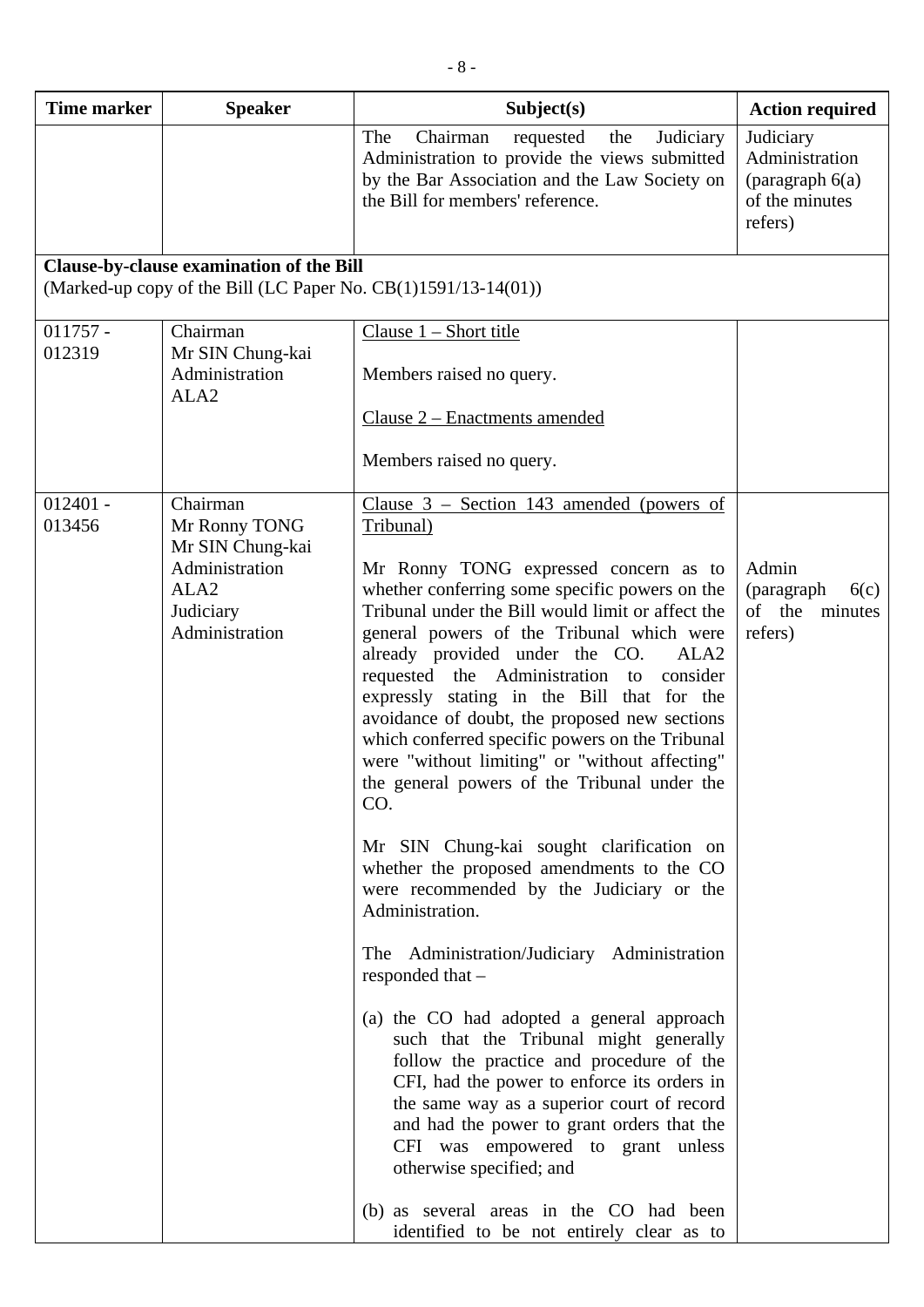| <b>Time marker</b>   | <b>Speaker</b>                                                                                                  | Subject(s)                                                                                                                                                                                                                                                                                                                                                                                                                                                                                                                                                                                                                                                                                                                                                                                                                                                                                                                                                                                                                                                                                                                                                                                                                                                                                        | <b>Action required</b>                                    |
|----------------------|-----------------------------------------------------------------------------------------------------------------|---------------------------------------------------------------------------------------------------------------------------------------------------------------------------------------------------------------------------------------------------------------------------------------------------------------------------------------------------------------------------------------------------------------------------------------------------------------------------------------------------------------------------------------------------------------------------------------------------------------------------------------------------------------------------------------------------------------------------------------------------------------------------------------------------------------------------------------------------------------------------------------------------------------------------------------------------------------------------------------------------------------------------------------------------------------------------------------------------------------------------------------------------------------------------------------------------------------------------------------------------------------------------------------------------|-----------------------------------------------------------|
|                      |                                                                                                                 | whether the Tribunal would have the<br>specific powers of the CFI to grant remedies<br>and relief in discharging its functions, the<br>Administration and the Judiciary proposed<br>to amend the CO to confer more specific<br>powers on the Tribunal with a view to<br>providing greater clarity and certainty that<br>required<br>given<br>the<br>particular<br>was<br>circumstances.                                                                                                                                                                                                                                                                                                                                                                                                                                                                                                                                                                                                                                                                                                                                                                                                                                                                                                           |                                                           |
| $013457 -$<br>015109 | Chairman<br>Mrs Regina IP<br>Mr Ronny TONG<br>Administration<br>Judiciary<br>Administration<br>ALA <sub>2</sub> | Clause $4$ – Sections 151A, 151B and 151C<br>added<br>Mrs Regina IP enquired -<br>(a) whether the term "person" in the proposed<br>151A referred<br>section<br>$\overline{a}$<br>new<br>an<br>"undertaking" or a "natural person"; and<br>(b) whether there would be a redress system for<br>a person who was prohibited by the<br>Tribunal's order from leaving Hong Kong<br>("prohibition order") to make application<br>for discharge of the prohibition order.<br>Administration/Judiciary Administration<br>The<br>responded that -<br>(a) the term "person" in the proposed new<br>section 151A referred to a "natural person";<br>and<br>(b) under the proposed new section 151A, the<br>Tribunal must not make a prohibition order<br>unless it was satisfied with the conditions<br>specified therein. Decisions of the Tribunal<br>were subject to appeal to the Court of<br>Appeal as of right.<br>Mr Ronny TONG requested the Administration<br>$\mathsf{to}-$<br>(a) clarify whether it was the policy intent that<br>the Tribunal had the jurisdiction to make an<br>prohibition order if the person was<br>associated with an undertaking (e.g. as a<br>director) which had been determined to<br>have contravened the CO and his/her<br>absence from Hong Kong might be likely to | Admin<br>(paragraph)<br>6(d)<br>of the minutes<br>refers) |
|                      |                                                                                                                 | obstruct or delay any judgment or order that<br>might be given against the undertaking; and                                                                                                                                                                                                                                                                                                                                                                                                                                                                                                                                                                                                                                                                                                                                                                                                                                                                                                                                                                                                                                                                                                                                                                                                       |                                                           |